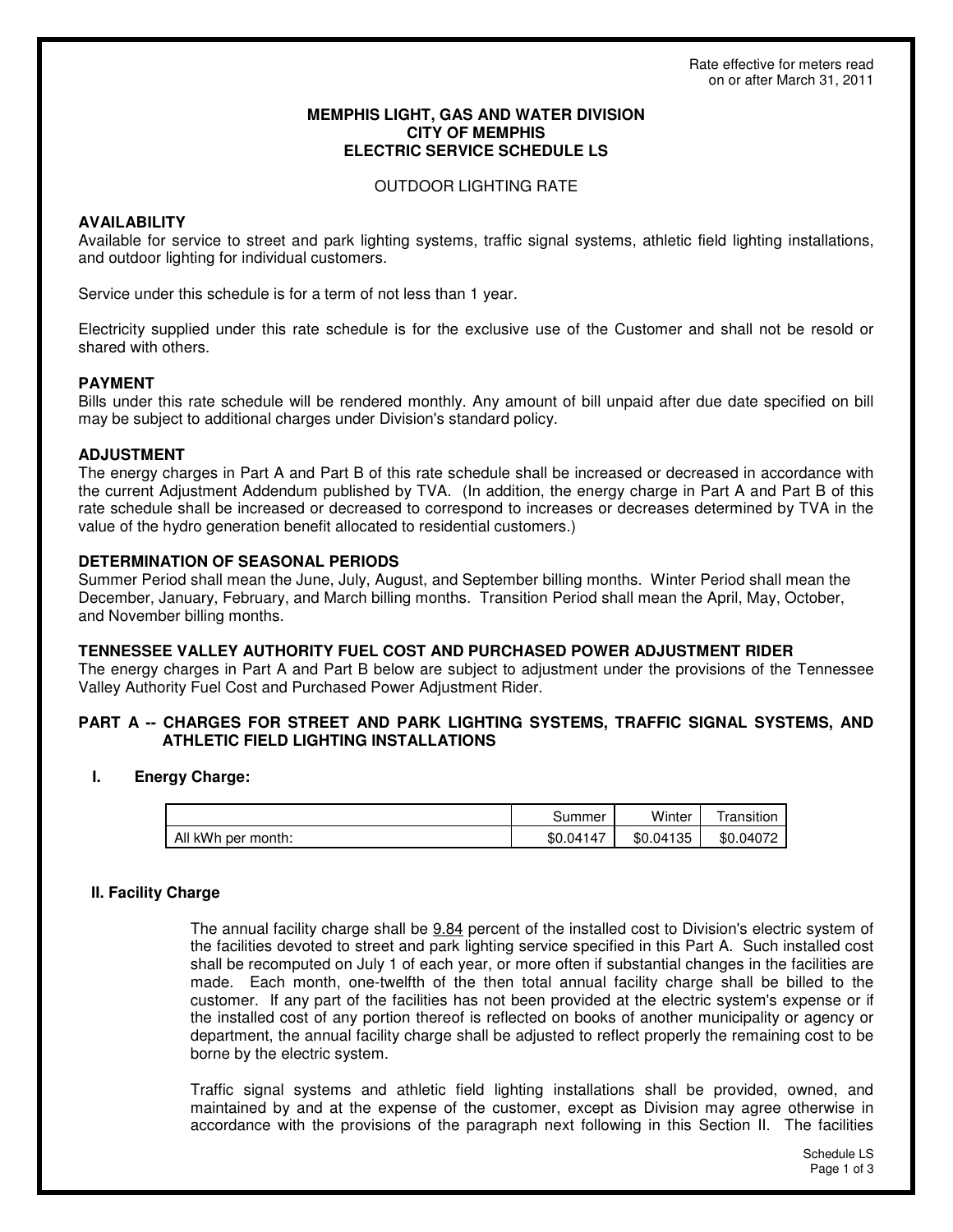necessary to provide service to such systems and installations shall be provided by and at the expense of Division's electric system, and the annual facility charge provided for first above in this Section II shall apply to the installed cost of such facilities.

When so authorized by policy duly adopted by Division's governing board, traffic signal systems and athletic field lighting installations may be provided, owned, and maintained by Division's electric system for the customer's benefit. In such cases Division may require reimbursement from the customer for a portion of the initial installed cost of any such system or installation and shall require payment by the customer of a facility charge sufficient to cover all of Division's costs (except reimbursed costs), including appropriate overheads, of providing, owning, and maintaining such system or installation; provided that, for athletic field lighting installations, such facility charge shall in no case be less than 12 percent per year of such costs. Said facility charge shall be in addition to the annual facility charge on the facilities necessary to provide service to such system or installation as provided for in the preceding paragraph. Replacement of lamps and related glassware for traffic signal systems and athletic field lighting installations provided under this paragraph shall be paid for under the provisions of paragraph A in Section IV.

**III. Customer Charge** -Traffic Signal Systems and Athletic Field Lighting Installations.

Division shall apply a uniform monthly customer charge of \$2.71 for service to each traffic signal system or athletic field lighting installation.

### **IV. Replacement of Lamps and Related Glassware** -Street and Park Lighting

Customer shall be billed and shall pay for replacements as provided in paragraph B below, which shall be applied to all service for street and park lighting.

A. Division shall bill the customer monthly for such replacements during each month at Division's cost of materials, including appropriate storeroom expense.

B. Division shall bill the customer monthly for one-twelfth of the amount by which Division's cost of materials, including appropriate storeroom expense, exceeds the product of 3 mills multiplied by the number of kilowatt-hours used for street and park lighting during the fiscal year immediately preceding the fiscal year in which such month occurs.

# **METERING**

For any billing month or part of such month in which the energy is not metered or for which a meter reading is found to be in error or a meter is found to have failed, the energy for billing purposes for that billing month or part of such month shall be computed from the rated capacity of the lamps (including ballast) plus 5 percent of such capacity to reflect secondary circuit losses, multiplied by the number of hours of use.

### **REVENUE AND COST REVIEW**

Division's costs of providing service under Part A of this rate schedule are subject to review at any time and from time to time to determine if Division's revenues from the charges being applied are sufficient to cover its costs. (Such costs, including applicable overheads, include, but are not limited to, those incurred in the operation and maintenance of the systems provided and those resulting from depreciation and payments for taxes, tax equivalents and interest.) If any such review discloses that revenues are either less or more than sufficient to cover said costs, Division shall revise the above facility charges so that revenues will be sufficient to cover said costs. Any such revision of the annual facility charge provided for first above in Section II of Part A of this rate schedule shall be by agreement between Division and TVA.